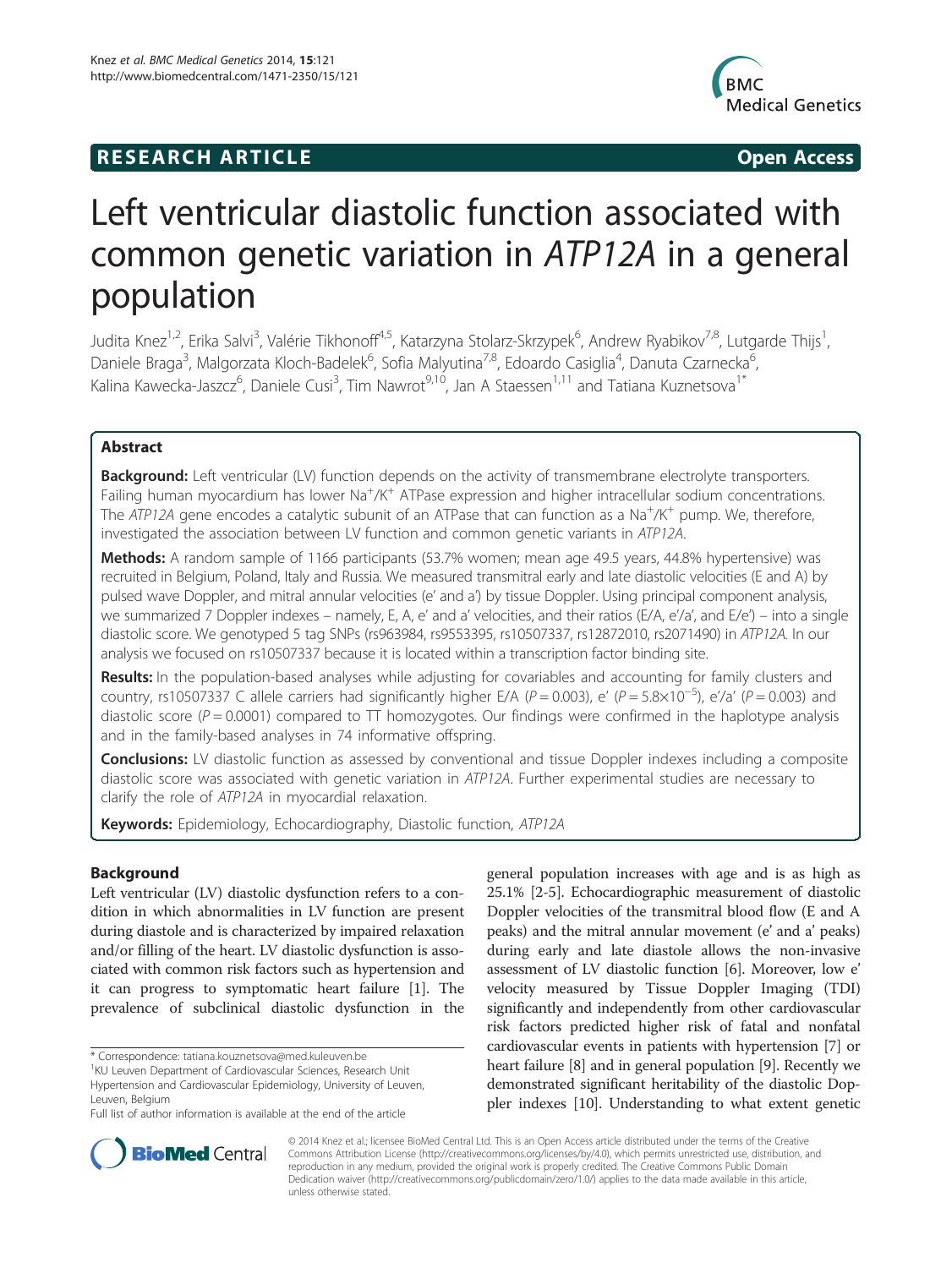factors along with anthropometric, hemodynamic factors and lifestyle influence diastolic Doppler indexes is an important issue in view of the relation of LV diastolic dysfunction with outcome.

Cardiomyocyte contraction and relaxation depend on the balance of electrolytes (calcium, sodium, potassium, etc.) across the cellular membranes [[11,12\]](#page-9-0). The electrolyte gradients are maintained by transmembrane channels and adenosine triphosphate (ATP) dependent pumps. Experimental [\[13\]](#page-9-0) and clinical studies [[14\]](#page-9-0) demonstrated that intracellular sodium concentration (Na<sup>+</sup>) is increased in failing cardiomyoctes as compared to normal myocardium. The possible cause for this observation might be related to changes in Na<sup>+</sup>/K<sup>+</sup> ATPase expression and/or function [\[11,12](#page-9-0)]. Among the genes that encode the cata-lytic alpha subunit of Na<sup>+</sup>/K<sup>+</sup>-ATPase [\[15,16\]](#page-9-0), ATP12A belongs to the family of P-type cation transport ATPases that can function as  $Na^+/K^+$  ATPase in human cells [[17](#page-9-0)]. Taking together, genetic variability in ATP12A might influence myocardial Na<sup>+</sup> handling and consequently myocardial function. We recently genotyped top SNPs that might be associated with cardiovascular phenotypes and that have been identified in a recent genome-wide association study [\[18\]](#page-9-0). Among these SNPs common genetic variants in ATP12A were genotyped. Therefore, in the Flemish Study on Environment, Genes and Health Outcomes (FLEMENGHO) and the European Project On Genes in Hypertension (EPOGH) we investigated whether echocardiographic variables reflecting LV diastolic function are associated with common genetic variants in ATP12A.

# Methods

# Study participants

From August 1985 until December 2005, we randomly recruited a family-based population sample (the FLE-MENGHO cohort) from a geographically defined area in northern Belgium as described in previous publications [[4\]](#page-9-0). EPOGH recruited nuclear families from 1999 until 2001. The EPOGH investigators were trained at the Studies Coordinating Centre in Leuven, Belgium, and applied the same protocol, questionnaires and procedures, as used in FLEMENGHO [\[3](#page-9-0)]. All study participants provided a signed informed consent and the study was approved by the Ethical Committees of the University of Leuven, the University of Padova, Jagiellonian University Medical College, and the Novosibirsk Institute of Internal and Preventive Medicine. All clinical investigations were conducted according to the principles expressed in the Declaration of Helsinki. The initial response rate at enrolment was 75.0%.

In the FLEMENGHO study, from May 2005 until January 2010, we invited 1055 former participants from a previously identified random population for a follow-up examination at the field centre, including echocardiography. Of those,

828 renewed their written consent. In the EPOGH study, from January 2007 until September 2009, we invited 631 former participants for an examination including echocardiography. Of those, 561 gave their consent in writing. We excluded 223 subjects from analysis, because DNA was missing or of bad quality  $(n = 217)$ , atrial fibrillation  $(n = 1)$  or because LV diastolic Doppler indexes could not be reliably measured ( $n = 5$ ). Thus, 1166 subjects were analyzed including 777 FLEMENGHO participants (Noorderkempen, Belgium) and 389 EPOGH participants from Krakow, Poland ( $n = 143$ ), Mirano, Italy ( $n = 109$ ) and Novosibirsk, Russia ( $n = 137$ ).

# Echocardiography

The participants refrained from smoking, heavy exercise, and drinking alcohol or caffeine-containing beverages for at least 3 hours before echocardiography.

#### Data acquisition

In each center one experienced physician did the ultrasound examination, using a Vivid7 Pro (GE Vingmed, Horten, Norway) interfaced with a 2.5- 3.5 MHz phasedarray probe, according to a standardized protocol as published elsewhere [[3,4\]](#page-9-0). With the subjects in partial left decubitus and breathing normally, the observer obtained images, together with a simultaneous ECG signal, from the parasternal long and short axes and from the apical 4- and 2-chamber long-axis views. M-mode echocardiograms of the LV were recorded from the parasternal long-axis view under control of the 2D image. The ultrasound beam was positioned just below the mitral valve at the level of the posterior chordae tendineae. To record mitral flow velocities from the apical window, we positioned the Doppler sample volume at the mitral valve tips.

Using TDI, the observer recorded low-velocity, highintensity myocardial velocity at a high frame rate (>190 FPS), while adjusting the imaging angle to ensure parallel alignment of the ultrasound beam with the myocardial segment of interest. From the apical window, a 5 mm Doppler sample was placed at the septal, lateral, inferior and posterior sites of the mitral annulus to obtain the pulsed wave TDI velocities.

# Off-line analysis

All echocardiographic recordings included at least 5 cardiac cycles and were digitally stored for off-line analysis. One experienced observer (TK) analyzed the digitally stored images from all centers, using the EchoPac software, version 4.0.4 (GE Vingmed, Horten, Norway), selecting and averaging 3 cardiac cycles obtained at the end-expiration. The observer was blinded to the genetic results. LV internal diameter and interventricular septal and posterior wall thickness were measured at end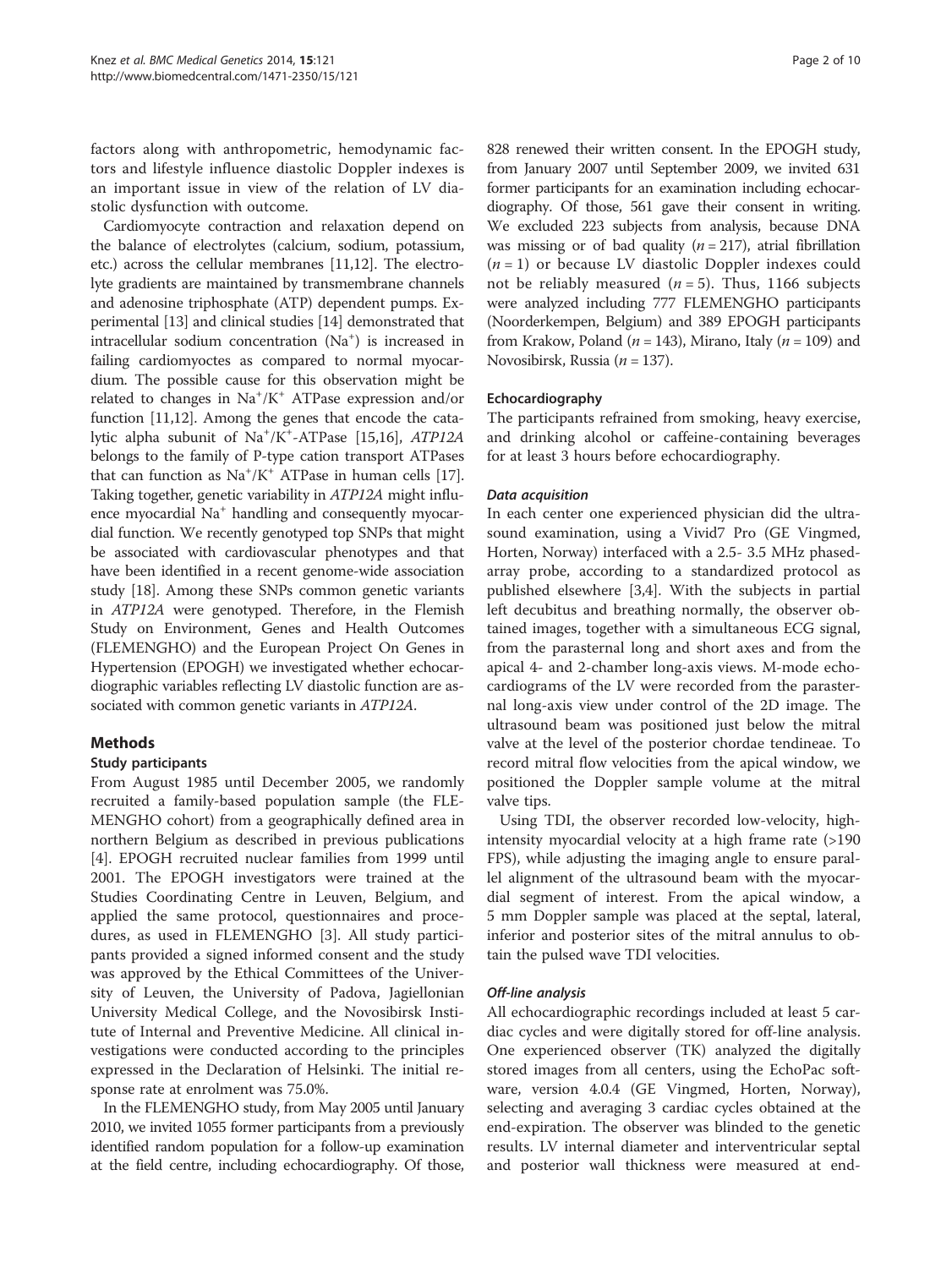diastole from the 2 dimensionally guided M-mode tracing according to the guidelines. When optimal orientation of M-mode ultrasound beam could not be obtained (in approximately 5% of echocardiographic recordings), the reader performed linear measurements on correctly oriented two-dimensional images. End-diastolic left ventricular dimensions were used to calculate LV mass by an anatomically validated formula. LV mass was indexed to body surface area (BSA). LV end-systolic and enddiastolic volumes were measured off-line using the standard biplane Simpson's method.

We assessed LV diastolic function using recordings of conventional blood flow and tissue Doppler velocities. Pulsed-wave Doppler signals of transmitral blood flow were used to measure peak early (E) and late (A) diastolic velocities. From the pulsed wave TDI recordings, we measured the early (e') and late (a') peak diastolic velocities of the mitral annulus displacement, and the e'/ a' ratio at the 4 acquisition sites. We calculated the E/e' ratio by dividing transmitral E peak by e' averaged from the 4 acquisition sites. As reported previously [[3\]](#page-9-0), the inter-observer intra-session reproducibility across the four sampling sites ranged from 4.48% to 5.34% for e' velocities and from 3.96% to 4.52% for a' velocities.

#### Other measurements

We administered a standardized questionnaire to collect detailed information on subjects' medical history, smoking and drinking habits, and intake of medications. The conventional blood pressure was the average of five consecutive auscultatory readings obtained with the subject in the seated position. Hypertension was defined as a blood pressure of at least 140 mm Hg systolic or 90 mm Hg diastolic or as use of antihypertensive drugs. Body mass index was weight in kilograms divided by the square of height in meters.

# Genotypes

We extracted DNA from white blood cells. For genotyping of ATP12A SNPs we used 15 K Illumina Infinium custom chip (Illumina Inc, San Diego, CA), designed for the HYPERGENES project [[18](#page-9-0)] to cover genes deemed to be relevant for hypertension and related target organ damage. Detailed information on the procedure of tag SNP selection for the custom chip is provided in Additional file [1](#page-8-0). The human ATP12A gene lies within chromosome 13q12.1-q12.3 (<http://www.ncbi.nlm.nih.gov/gene/479>) and spans approximately 32 kb. It contains 23 exons and 22 introns [\[19\]](#page-9-0). The selected 8 tag SNPs were annotated according to the Genome Reference Consortium Human Build 37 hg19 (Additional file [1:](#page-8-0) Table S1). Three SNPs were excluded from the statistical analysis because of minor allele frequency  $(MAF) = 0.02$  (rs2289909), genotyping callrate <99% (rs1867767) or bad cluster according to Illumina

Genome Studio (rs1001806, Additional file [1](#page-8-0): Table S1). Of remaining 5 SNPs, rs963984, rs12872010 and rs2071490 lie within coding regions, but do not alter the amino acid sequence of the coded protein (synonymous). Two other SNPs (rs9553395 and rs10507337) are located in the 5′ flanking region, with rs10507337 within a transcription factor binding site.

#### Statistical methods

For database management and statistical analysis, we used SAS software, version 9.3 (SAS Institute, Cary, NC). We compared means and proportions by the z test and by the  $\chi^2$  test, respectively. We tested minimum allele frequency, proportion of missing genotypes and Hardy-Weinberg equilibrium using JMP Genomics, version 6.1 (SAS Institute, Cary, NC). We reconstructed haplotypes using the PROC HAPLOTYPE procedure implemented in the genetics module of the SAS software.

#### Principal component analysis

The diastolic Doppler velocities are measured using similar technique (Doppler) and are highly intra-correlated. Therefore, some redundancy in the cumulative variance of the Doppler velocities exists. This redundancy can be decreased by a mathematical procedure, the principal component analysis. This thechnique enables summarization of intra-correlated variables into an artificial score that carries information from all the contributing variables. Individual values of the artificial score are calculated by summarization of optimally weighted values of the contributing measured indexes. We, therefore, summarized transmitral E and A blood flow velocities, averaged TDI e' and a' mitral annulus velocities and their ratios (E/A, e'/a', E/e') into a single composite diastolic score. Normality of diastolic score distribution was evaluated by Shapiro-Wilk's statistic and skewness by computation of the coefficient of skewness. The association between the composite diastolic score and velocities was described using factors loadings. We performed stepwise linear regression to identify correlates of the composite diastolic score with sex, age, height, weight, body mass index, heart rate, systolic and diastolic blood pressures, left ventricular mass index, and ejection fraction. We set the P value for variables to enter and stay in the regression models at 0.10.

#### Population-based analysis

First, we performed the association analyses of dependent variables (LV phenotypes) with the genotypes or haplotypes of interest by use of a mixed model in each examination center. Covariables with known relevance for LV structure and function [[3](#page-9-0)] were included in the models as fixed effects, while family clusters was modeled as a random effect. Then we performed the association analyses in all centers combined while examination centers were modeled as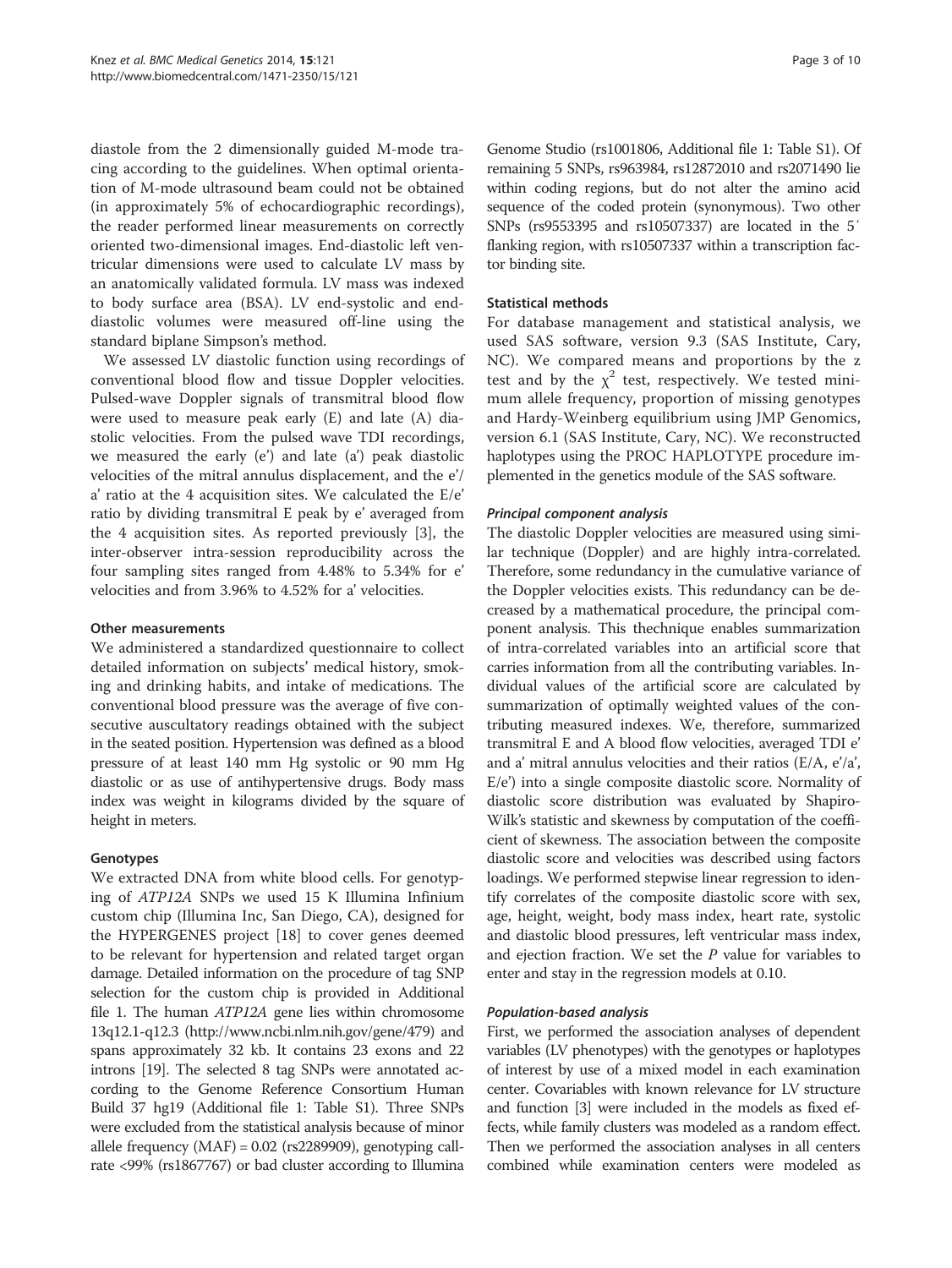<span id="page-3-0"></span>random effects. We tested whether observed effect sizes are homogeneous across examination centers. The heterogeneity test statistic (Cochran's Q) was computed by summing the squared deviations of each center estimate from the overall meta-analytic estimate, weighting each center contribution in the same manner as in the meta-analysis. We also reported the P-values corrected for multiple testing using the Bonferroni method.

# Family-based analysis

We performed the transmission disequilibrium test for quantitative traits (QTDT). We evaluated the within- and between-family components of phenotypic variance using the orthogonal model as implemented by Abecasis et al.

[[20](#page-9-0)] in the QTDT software (version 2.6.1; [http://www.sph.](http://www.sph.umich.edu/csg/abecasis/QTDT) [umich.edu/csg/abecasis/QTDT](http://www.sph.umich.edu/csg/abecasis/QTDT)). In this model the between-family component is sensitive to population structure whereas the within-family component is significant in the presence of transmission disequilibrium.

# Results

# Characteristics of participants by center, ATP12A alleles and genotypes and haplotypes frequencies

Table 1 summarizes baseline characteristics of participants by examination center. Overall, the 1166 white European participants included 626 (53.7%) women and 522 (44.8%) hypertensive patients of whom 315 (27.0%) were on antihypertensive drug treatment. Mean age  $(\pm SD)$  was 49.5  $\pm$ 

|                                 | Belgium           | Poland            | Italy                         | <b>Russia</b>                |
|---------------------------------|-------------------|-------------------|-------------------------------|------------------------------|
| Characteristic                  | $(n = 777)$       | $(n = 143)$       | $(n = 109)$                   | $(n = 137)$                  |
| Anthropometrics                 |                   |                   |                               |                              |
| Female sex, n (%)               | 399 (51.4)        | 78 (54.6)         | 60(55.1)                      | 89 (65.9)*                   |
| Age (years)                     | $51.0 \pm 15.5$   | $42.9 \pm 13.8*$  | $50.3 \pm 13.5$ <sup>+</sup>  | $47.7 \pm 14.5$ *†           |
| Height (cm)                     | $168.7 \pm 9.4$   | $169.5 \pm 9.1$   | $167.0 \pm 9.0$ <sup>+</sup>  | $167.1 \pm 9.6$ †            |
| Weight (kg)                     | $75.5 \pm 14.4$   | $78.1 \pm 15.1$   | $75.2 \pm 14.2$               | $77.3 \pm 16.2$              |
| Body mass index ( $kg/m2$ )     | $26.5 \pm 4.3$    | $27.2 \pm 5.3$    | $26.9 \pm 4.6$                | $27.7 \pm 5.6*$              |
| Systolic pressure (mmHg)        | $129.3 \pm 17.6$  | $137.7 \pm 18.9*$ | $125.4 \pm 17.1$ *†           | $132.4 \pm 23.8^{\dagger}$   |
| Diastolic pressure (mmHg)       | $79.6 \pm 9.4$    | $84.2 \pm 11.7*$  | $82.3 \pm 10.1*$              | $84.4 \pm 14.1^*$            |
| Heart rate (beats/minute)       | $61.0 \pm 9.7$    | $66.4 \pm 11.2*$  | $65.9 \pm 10.4*$              | $66.2 \pm 10.3*$             |
| Questionnaire data              |                   |                   |                               |                              |
| Current smoking, n (%)          | 161 (20.7)        | 31(21.7)          | 18 (16.5)                     | 35 (25.6)                    |
| Drinking alcohol, n (%)         | 309 (39.8)        | $17(11.9)^*$      | 53 (48.6) <sup>+</sup>        | 38 (27.7) + $\pm$            |
| Hypertensive, n (%)             | 323 (41.6)        | 81 $(56.6)^*$     | 51 (46.8)                     | 67 (48.9)                    |
| Treated for hypertension, n (%) | 197 (25.4)        | 44 (32.8)         | 25 (22.9)                     | 49 (35.8)*#                  |
| Conventional echocardiography   |                   |                   |                               |                              |
| LV internal diameter (cm)       | $5.04 \pm 0.47$   | $5.06 \pm 0.47$   | $4.91 \pm 0.44*$              | $4.99 \pm 0.41$              |
| Interventricular septum (cm)    | $0.98 \pm 0.17$   | $0.96 \pm 0.15$   | $0.94 \pm 0.15*$              | $0.98 \pm 0.18$              |
| Posterior wall (cm)             | $0.90 \pm 0.14$   | $0.90 \pm 0.13$   | $0.88 \pm 0.13$               | $0.90 \pm 0.13$              |
| LV mass index $\frac{q}{m^2}$   | $92.4 \pm 22.0$   | $90.8 \pm 20.9$   | $86.0\pm18.6^*$               | $91.2 \pm 21.9$              |
| Ejection fraction (%)           | $63.3 \pm 6.75$   | $63.9 \pm 6.56$   | $62.6 \pm 6.15$               | $64.1 \pm 6.13$              |
| Diastolic function              |                   |                   |                               |                              |
| Transmitral E peak (cm/s)       | $75.5 \pm 16.1$   | $74.5 \pm 14.9$   | $68.8 \pm 14.9*$ <sup>+</sup> | $67.0 \pm 14.5$ *†           |
| Transmitral A peak (cm/s)       | $65.0 \pm 17.4$   | $58.6 \pm 14.7*$  | $59.6 \pm 19.5*$              | $61.0 \pm 18.0*$             |
| Transmitral E/A ratio           | $1.26 \pm 0.48$   | $1.36 \pm 0.44*$  | $1.28 \pm 0.49$               | $1.21 \pm 0.49$ <sup>+</sup> |
| TDI e' peak (cm/s)              | $11.4 \pm 3.65$   | $11.3 \pm 3.51$   | $10.3 \pm 3.15$ *†            | $10.4 \pm 3.40*$             |
| TDI a' peak (cm/s)              | $10.1 \pm 2.11$   | $9.08 \pm 1.93*$  | $10.2 \pm 2.12$ <sup>+</sup>  | $9.33 \pm 2.05$ *‡           |
| e'/a' ratio                     | $1.26 \pm 0.71$   | $1.36 \pm 0.64$   | $1.07 \pm 0.52$ *†            | $1.29 \pm 0.68$ ‡            |
| E/e' ratio                      | $7.10 \pm 2.19$   | $7.10 \pm 2.16$   | $7.15 \pm 2.26$               | $7.04 \pm 2.63$              |
| Composite diastolic score       | $-0.028 \pm 2.11$ | $0.41 \pm 1.93*$  | $-0.27 \pm 1.92$ <sup>+</sup> | $-0.081 \pm 2.07$ +          |

Values are mean ± SD or number of subjects (%). LA, LV and TDI indicate left atrium, left ventricle and Tissue Doppler Imaging. Significance for between-country differences: \* $P \le 0.05$  vs Belgium;  $\uparrow P \le 0.05$  vs Poland;  $\uparrow P \le 0.05$  vs Italy.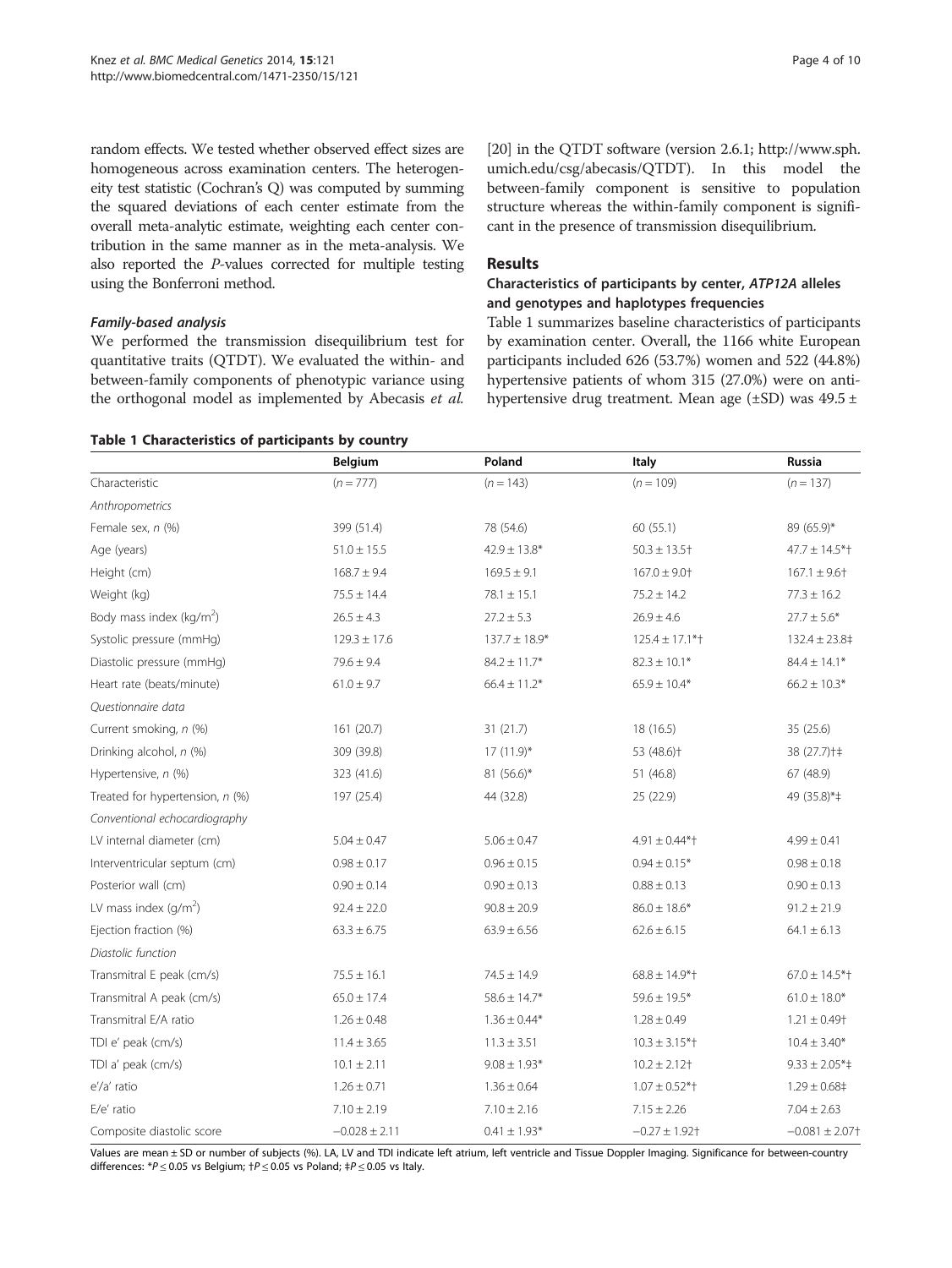15.2 years. Polish participants were younger, had higher systolic blood pressure and less frequently reported a daily alcohol consumption of ≥5 gram than participants from other centers (Table [1](#page-3-0)). Composite diastolic Doppler score were highest in the Polish center compared to the remaining centers (Table [1](#page-3-0)). Additional file [1:](#page-8-0) Table S2 presents baseline characteristics of participants by sex.

Additional file [1:](#page-8-0) Table S1 lists the chromosome position, location type, allele frequencies, call frequencies and tagged SNPs of the 8 selected ATP12A SNPs. In our analyses we focused on rs10507337 because it is located within a transcription factor binding site and, therefore, it might influence the  $ATP12A$  gene expression. The  $r^2$ reflecting linkage disequilibrium between rs10507337 and rs12872010 was 0.83. On the other hand, we observed no correlation between rs10507337 and three other ATP12A SNPs, rs963984, rs9553395 and rs2071490, with the  $r^2$  values ranged from 0.008 to 0.245, respectively. The genotype frequencies of rs10507337 complied with Hardy-Weinberg equilibrium  $(P = 0.97)$ . Center specific and cumulative rs10507337 genotype distributions are listed in Table 2. As there were only 5 (0.4%) rs10507337 C allele homozygotes (all from the Belgian center), we contrasted rs10507337 C allele carriers with TT homozygotes and, therefore, use a recessive association model. Additional file [1:](#page-8-0) Table S3 lists the clinical and echocardiographic characteristics of the participants by rs10507337 genotypes. In unadjusted analysis, rs10507337 C allele carriers had lower heart rate, higher transmitral E, E/A ratio, TDI e' and e'/a' ratio compared to TT homozygotes. There were no other differences in clinical or echocardiographic parameters between these two groups.

We used the selected 5 tag SNPs of ATP12A (rs9553- 395, rs10507337, rs2071490, rs12872010 and rs963984; Additional file [1](#page-8-0): Table S1) to reconstruct haplotypes. Haplotype frequencies for TTTCC, TTCCA, TTCCC, CTTCC, CTCCA, CCTTC were 67.4%, 7.1%, 8.5%, 6.9%, 2.3% and 5.3%, respectively.

# Composite diastolic score

Because of the high intra-correlation of Doppler diastolic velocities, we summarized these traits into a single diastolic score using principal component analysis. The first principal component accounted for 61.5% of the overall

| Table 2 rs10507337 genotype distribution by country |  |  |  |  |
|-----------------------------------------------------|--|--|--|--|
|-----------------------------------------------------|--|--|--|--|

|                                 | Genotype    |                 |          |  |  |
|---------------------------------|-------------|-----------------|----------|--|--|
| Country                         | TT N (%)    | <b>TC N (%)</b> | CC N (%) |  |  |
| Belgium $(n = 777)$             | 663 (85.3)  | 109 (14.0)      | 5(0.64)  |  |  |
| Italy $(n = 109)$               | 101 (92.7)  | 8(7.34)         |          |  |  |
| Poland $(n = 143)$              | 123 (86.0)  | 20 (14.0)       |          |  |  |
| Russia ( $n = 137$ )            | 130 (94.9)  | 7(5.11)         |          |  |  |
| All participants ( $n = 1166$ ) | 1017 (87.2) | 144 (12.4)      | 5(0.43)  |  |  |

variance in the 7 contributing Doppler indexes. Therefore, we used the first principal component as a normally distributed summary score (mean 0; standard deviation 1; Additional file [1](#page-8-0): Figure S2). Figure 1 shows factor loadings for each of the diastolic Doppler measures which we used to calculate the composite diastolic score. Participants with better diastolic function profile (higher transmitral and tissue Doppler velocities during early diastole and lower  $E/e'$ ) had higher values of the composite score. In stepwise multiple regression, the composite diastolic score significantly and independently decreased with age, body mass index, heart rate, diastolic blood pressure and left ventricular mass index (Table [3](#page-5-0)). The explained variance totaled 79.2%.

#### Population-based association study

We adjusted the model for important covariables such as sex, age, body mass index, heart rate and diastolic blood pressure as well as for non-independence of observations within families and centers. Table [4](#page-5-0) lists the adjusted Doppler diastolic indexes and composite score by rs10507337 genotype by country and in all centers combined. When all centers were pooled (Table [4](#page-5-0)), subjects carrying at least one rs10507337 C allele had significantly higher values of TDI e'  $(P = 5.8 \times 10^{-5})$ , transmitral E/A ( $P = 0.003$ ), TDI e'/a' ( $P = 0.003$ ) and composite diastolic score ( $P = 0.0001$ ). The heterogeneity tests ( $P = 0.04$ ) suggested that there was borderline but significant heterogeneity among the centers for peaks E and e', e'/a' ratio and composite diastolic score (Table [4](#page-5-0)).

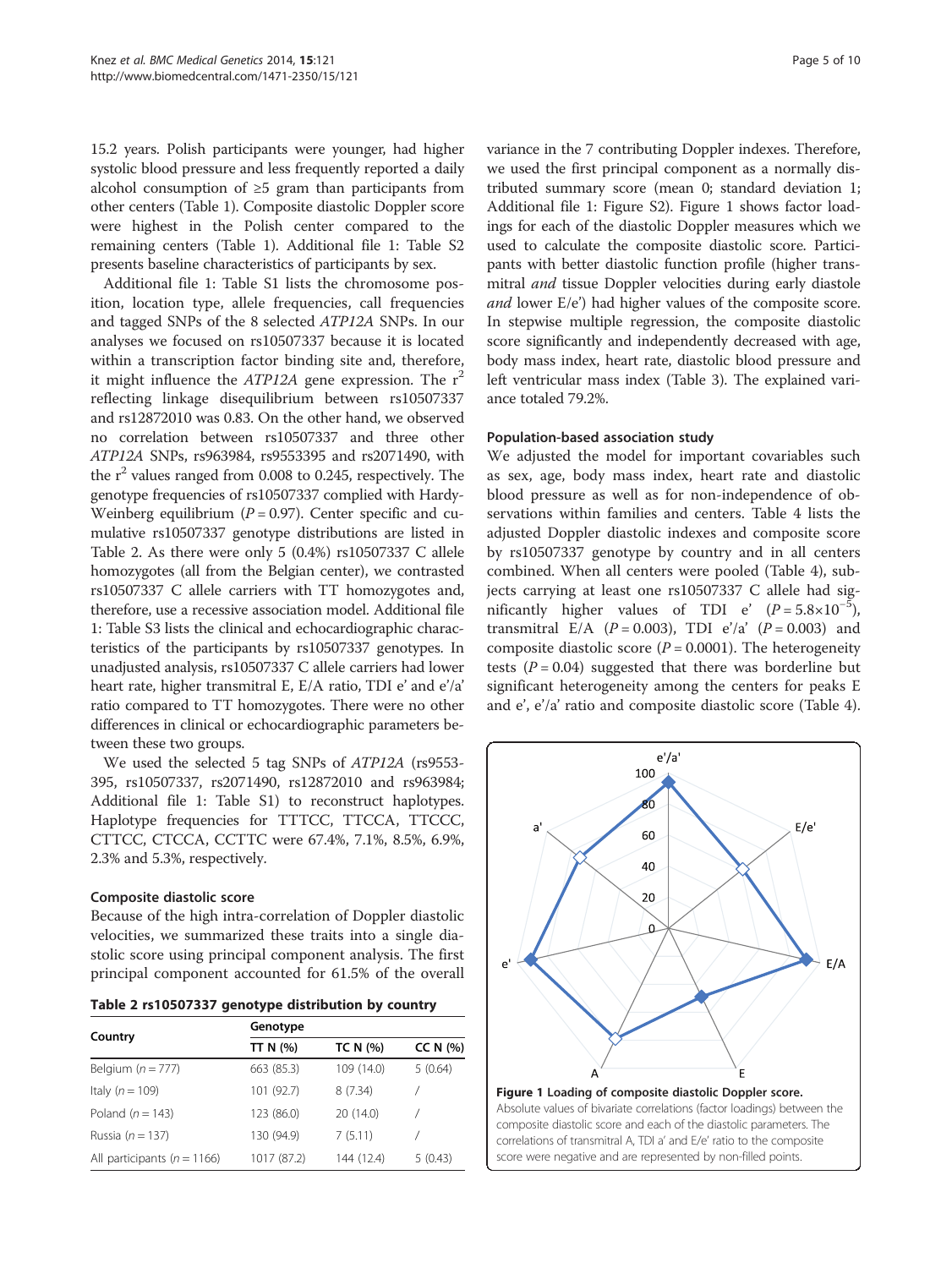| Parameter                             | Diastolic Doppler score |                             |                      |          |  |  |  |
|---------------------------------------|-------------------------|-----------------------------|----------------------|----------|--|--|--|
|                                       | Partial $R^2$ (%)       | Parameter estimate $\pm$ SE | 95%CI                | P-value  |  |  |  |
| Age $(+10$ years)                     | 66.0                    | $-1.01 \pm 0.021$           | $-1.06$ to $-0.98$   | < 0.0001 |  |  |  |
| Body mass index $(+1 \text{ kg/m}^2)$ | 4.37                    | $-0.080 \pm 0.0068$         | $-0.093$ to $-0.066$ | < 0.0001 |  |  |  |
| Heart rate (+10 beats/minute)         | 7.49                    | $-0.47 \pm 0.029$           | $-0.52$ to $-0.40$   | < 0.0001 |  |  |  |
| Diastolic pressure (+10 mmHg)         | 1.08                    | $-0.21 \pm 0.029$           | $-0.26$ to $-0.15$   | < 0.0001 |  |  |  |
| LVMI $(+10 g/m^2)$                    | 0.18                    | $-0.048 \pm 0.015$          | $-0.077$ to $-0.018$ | 0.0016   |  |  |  |
| Total $R^2$ (%)                       | 79.2                    |                             |                      |          |  |  |  |

<span id="page-5-0"></span>Table 3 Correlates of the composite diastolic Doppler score selected in stepwise regression

Values are mutually adjusted partial regression coefficients ± SE. CI, confidence interval; LVMI, left ventricle mass index.

After excluding from the analyses the Polish participants, who were younger than the participants from other centers, we did not observe a heterogeneity among the remaining centers  $(P > 0.40)$ . Haplotype analysis further confirmed that in all subjects combined, composite diastolic score  $(P = 0.001$ ; Table [5](#page-6-0)) and related Doppler parameters such as TDI e', E/A, e'/a' ( $P \le 0.009$ ; Table [6](#page-6-0)) were significantly higher in CCTTC carriers than in noncarriers. This is the only haplotype that included rs10507337 C allele.

Our findings remained consistent after exclusion of subjects with history of coronary heart disease or valve abnormalities ( $n = 67$ ; Additional file [1:](#page-8-0) Table S4) or subjects on antihypertensive drugs ( $n = 315$ ; Additional file [1](#page-8-0): Table S5). For other LV phenotypes (Additional file [1](#page-8-0): Table S6), none of the phenotype-genotype associations reached statistical significance. With adjustment for multiple testing applied, we observed that TDI e', e'/a' ratio and composite diastolic score were significantly  $(P \le 0.008)$  higher in carriers of rs12872010 T allele

Table 4 Adjusted Doppler diastolic indexes and composite score by rs10507337 by country and all centers combined

| Country                          | Genotype                         | LV diastolic indexes adjusted means $\pm$ SE |                                       |                  |                      |                           |                                  |                  |                              |
|----------------------------------|----------------------------------|----------------------------------------------|---------------------------------------|------------------|----------------------|---------------------------|----------------------------------|------------------|------------------------------|
|                                  |                                  |                                              | E peak (cm/s) A peak (cm/s) E/A ratio |                  | TDI e' (cm/s)        | TDI a' (cm/s) e'/a' ratio |                                  | E/e' ratio       | Composite<br>diastolic score |
| Belgium ( $n = 777$ )            | TT $(n = 663)$                   | $75.2 \pm 0.58$                              | $65.3 \pm 0.51$                       | $1.25 \pm 0.013$ | $11.3 \pm 0.092$     | $10.2 \pm 0.084$          | $1.23 \pm 0.018$                 | $7.13 \pm 0.064$ | $-0.097 \pm 0.046$           |
|                                  | C allele carriers<br>$(n = 114)$ | $76.9 \pm 1.32$                              | $62.9 \pm 1.12$                       | $1.34 \pm 0.028$ | $12.2 \pm 0.19$      | $9.99 \pm 0.16$           | $1.38 \pm 0.038$                 | $6.87 \pm 0.16$  | $0.35 \pm 0.094$             |
|                                  | $\mathcal P$                     | 0.22                                         | 0.044                                 | 0.0008           | $8.2 \times 10^{-6}$ | 0.15                      | 0.0002                           | 0.12             | $3.5 \times 10^{-6}$         |
| Italy ( $n = 109$ )              | $TT (n = 101)$                   | $67.7 \pm 1.68$                              | $59.3 \pm 1.32$                       | $1.27 \pm 0.030$ | $10.3 \pm 0.19$      | $10.2 \pm 0.17$           | $1.05 \pm 0.035$                 | $7.11 \pm 0.20$  | $-0.30 \pm 0.10$             |
|                                  | C allele carriers<br>$(n = 8)$   | $81.2 \pm 4.80$                              | $59.1 \pm 4.74$                       | $1.38 \pm 0.11$  | $11.6 \pm 0.62$      | $9.87 \pm 0.58$           | $1.18 \pm 0.11$                  | $7.30 \pm 0.66$  | $0.26 \pm 0.34$              |
|                                  | $\mathcal P$                     | 0.006                                        | 0.97                                  | 0.34             | 0.042                | 0.58                      | 0.26                             | 0.78             | 0.12                         |
| Poland $(n = 143)$               | $TT (n = 123)$                   | $74.4 \pm 1.30$                              | $58.4 \pm 1.06$                       | $1.36 \pm 0.025$ | $11.4 \pm 0.20$      | $9.13 \pm 0.15$           | $1.37 \pm 0.030$                 | $7.05 \pm 0.18$  | $0.43 \pm 0.087$             |
|                                  | C allele carriers<br>$(n = 20)$  | $72.0 \pm 3.31$                              | $58.0 \pm 2.60$                       | $1.34 \pm 0.066$ | $10.8 \pm 0.51$      | $9.11 \pm 0.38$           | $1.24 \pm 0.080$ $7.16 \pm 0.43$ |                  | $0.17 \pm 0.22$              |
|                                  | $\mathcal P$                     | 0.50                                         | 0.87                                  | 0.80             | 0.27                 | 0.95                      | 0.14                             | 0.80             | 0.27                         |
| Russia ( $n = 137$ )             | TT<br>$(n = 130)$                | $65.6 \pm 1.24$                              | $59.8 \pm 1.03$                       | $1.20 \pm 0.03$  | $10.3 \pm 0.19$      | $9.45 \pm 0.15$           | $1.24 \pm 0.044$                 | $6.96 \pm 0.20$  | $-0.14 \pm 0.11$             |
|                                  | C allele carriers<br>$(n = 7)$   | $61.8 \pm 4.86$                              | $59.1 \pm 3.92$                       | $1.22 \pm 0.12$  | $10.4 \pm 0.69$      | $9.74 \pm 0.57$           | $1.32 \pm 0.16$                  | $6.20 \pm 0.78$  | $0.012 \pm 0.38$             |
|                                  | $\overline{P}$                   | 0.45                                         | 0.86                                  | 0.84             | 0.93                 | 0.61                      | 0.62                             | 0.34             | 0.70                         |
| All participants<br>$(n = 1166)$ | $TT (n = 1017)$                  | $70.9 \pm 1.74$                              | $60.8 \pm 1.50$                       | $1.27 \pm 0.016$ | $10.68 \pm 0.25$     | $9.66 \pm 0.24$           | $1.22 \pm 0.028$                 | $7.15 \pm 0.11$  | $-0.050 \pm 0.036$           |
|                                  | C allele carriers<br>$(n = 149)$ | $72.9 \pm 2.06$                              | $59.4 \pm 1.76$                       | $1.34 \pm 0.028$ | $11.36 \pm 0.29$     | $9.52 \pm 0.27$           | $1.33 \pm 0.042$                 | $6.98 \pm 0.18$  | $0.28 \pm 0.083$             |
|                                  | P                                | 0.11                                         | 0.19                                  | 0.003            | $5.8 \times 10^{-5}$ | 0.32                      | 0.003                            | 0.28             | 0.0001                       |
|                                  | $P^*$                            | $\sqrt{2}$                                   | $\sqrt{2}$                            | 0.014            | 0.0007               | $\sqrt{2}$                | 0.007                            | 7                | 0.0008                       |
|                                  | P for heterogeneity              | 0.04                                         | 0.81                                  | 0.48             | 0.04                 | 0.79                      | 0.04                             | 0.66             | 0.04                         |

Values are least square means ± SE adjusted for family clusters, country (in combined analysis), sex, age, body mass index, diastolic blood pressure and heart rate. TDI indicates Tissue Doppler Imaging, SE, standard error. P-values are for the differences between rs10507337 TT homozygotes and C allele carriers. P\*-values are for the differences after Bonferroni adjustment for multiple comparisons.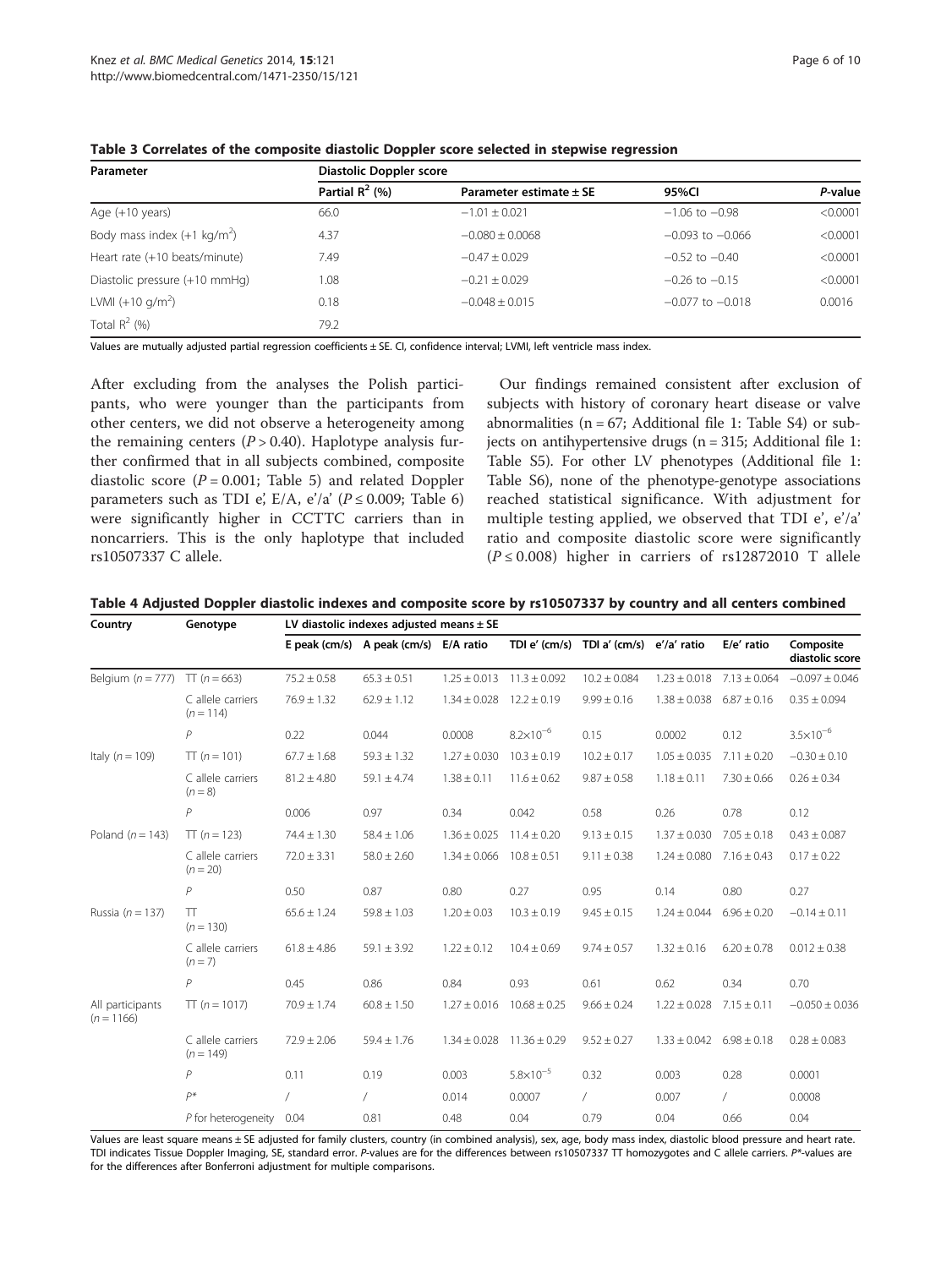|              | Number of coded haplotypes |                    |                    |       |                |  |
|--------------|----------------------------|--------------------|--------------------|-------|----------------|--|
| Haplotype    | 00                         | 01                 | 11                 | P     | $P^*$          |  |
| <b>TTTCC</b> |                            |                    |                    |       |                |  |
| N (%)        | 104(9.0)                   | 552 (47.3)         | 510 (43.7)         |       |                |  |
| Adjusted     | $0.19 \pm 0.10$            | $-0.012 \pm 0.045$ | $-0.057 \pm 0.048$ | 0.07  |                |  |
| <b>TTCCA</b> |                            |                    |                    |       |                |  |
| N (%)        | 1005 (86.2)                | 157 (13.5)         | 4(0.34)            |       |                |  |
| Adjusted     | $-0.020 \pm 0.037$         | $0.042 \pm 0.078$  |                    | 0.45  |                |  |
| <b>TTCCC</b> |                            |                    |                    |       |                |  |
| N (%)        | 972 (83.4)                 | 184 (15.8)         | 10 (0.86)          |       |                |  |
| Adjusted     | $0.005 \pm 0.037$          | $-0.080 \pm 0.072$ |                    | 0.27  |                |  |
| <b>CTTCC</b> |                            |                    |                    |       |                |  |
| N(%)         | 1009 (86.5)                | 154 (13.2)         | 3(0.26)            |       |                |  |
| Adjusted     | $-0.019 \pm 0.038$         | $0.041 \pm 0.079$  |                    | 0.47  |                |  |
| <b>CTCCA</b> |                            |                    |                    |       |                |  |
| No. (%)      | 1113(95.5)                 | 53 (4.55)          |                    |       |                |  |
| Adjusted     | $-0.005 \pm 0.035$         | $-0.12 \pm 0.13$   |                    | 0.41  | $\overline{1}$ |  |
| CCTTC        |                            |                    |                    |       |                |  |
| No. (%)      | 1047 (89.8)                | 115 (9.86)         | 4(0.34)            |       |                |  |
| Adjusted     | $-0.039 \pm 0.036$         | $0.27 \pm 0.092$   |                    | 0.001 | 0.003          |  |

<span id="page-6-0"></span>

| Table 5 Composite diastolic Doppler score by ATP12A haplotypes in all centers combined |  |  |  |  |
|----------------------------------------------------------------------------------------|--|--|--|--|
|----------------------------------------------------------------------------------------|--|--|--|--|

Values are least square means ± SE adjusted for family clusters, country, sex, age, body mass index, diastolic blood pressure and heart rate. P\*-values are for the differences after Bonferroni adjustment for multiple comparisons.

compared to non-carriers (Additional file [1:](#page-8-0) Table S7). These associations were somewhat expected given the high correlation between ATP12A rs10507337 and rs12872010. We did not observe any significant associations with other tested SNPs (Additional file [1:](#page-8-0) Tables S8, S9 and S10) or haplotypes (Table 5).

#### Family-based association study

Our study population ( $n = 1166$ ) included 749 founders and 417 offspring from 357 families. In our family-based

Table 6 Adjusted Doppler diastolic indexes and composite score by CCTTC haplotype in all centers combined

|                           | <b>CCTTC</b>       |                        | P      |
|---------------------------|--------------------|------------------------|--------|
| LV diastolic indexes      | 00 ( $n = 1047$ )  | 01 or 11 ( $n = 119$ ) |        |
| Transmitral E peak (cm/s) | $71.0 + 1.75$      | $72.3 + 2.15$          | 0.33   |
| Transmitral A peak (cm/s) | $60.7 + 1.50$      | $59.5 + 1.83$          | 0.26   |
| Transmitral F/A ratio     | $1.27 + 0.016$     | $1.34 + 0.031$         | 0.009  |
| TDI e' peak (cm/s)        | $10.7 \pm 0.25$    | $11.3 + 0.30$          | 0.0006 |
| TDI a' peak (cm/s)        | $9.65 + 0.24$      | $9.53 + 0.28$          | 0.42   |
| $e'/a'$ ratio             | $1.23 + 0.028$     | $1.33 + 0.045$         | 0.008  |
| $E/e'$ ratio              | $7.15 + 0.11$      | $6.97 + 0.19$          | 0.29   |
| Composite diastolic score | $-0.039 \pm 0.036$ | $0.27 + 0.092$         | 0.001  |

Values are least square means  $\pm$  SE adjusted for family clusters, country, sex, age, body mass index, diastolic blood pressure and heart rate. P-values are for the differences between CCTTC carriers and the rest of ATP12A genotypes.

analyses we used 74 informative offspring belonging to 35 families (mean age  $34.6 \pm 8.2$  years; 56.9% women). The number of offspring per informative family amounted to one in 10 families, two in 17 families, three in 4 families, and more than three in 4 families. We adjusted the QTDT analyses as described in the previous section. For LV diastolic function indexes in relation to rs10507337 genotypes, the orthogonal model did not demonstrate population stratification ( $P \ge 0.08$ ). Transmitral E/A, TDI e', TDI e'/a' and composite diastolic score significantly increased with transmission of at least one C allele to offspring (Table [7\)](#page-7-0). The effect sizes of the withinfamily components averaged 0.17 ( $\chi^2$  = 6.61, *P* = 0.010) for E/A, 1.19 cm/s ( $\chi^2$  = 8.61, P = 0.003) for e', 0.26 ( $\chi^2$  = 9.13,  $P = 0.003$ ) for e'/a' and 0.62 ( $\chi^2 = 9.04$ ,  $P = 0.003$ ) for composite score (Table [7\)](#page-7-0).

#### **Discussion**

The main finding of the present study was that LV diastolic function as assessed by conventional and tissue Doppler indexes was associated with genetic variation in the ATP12A promoter. Carriers of rs10507337 C allele had better pattern of myocardial relaxation as compared to non-carriers. Because rs10507337 C allele occurred only in one reconstructed haplotype (CCTTC), we found also the significant associations between this haplotype and LV diastolic function indexes. The family-based analyses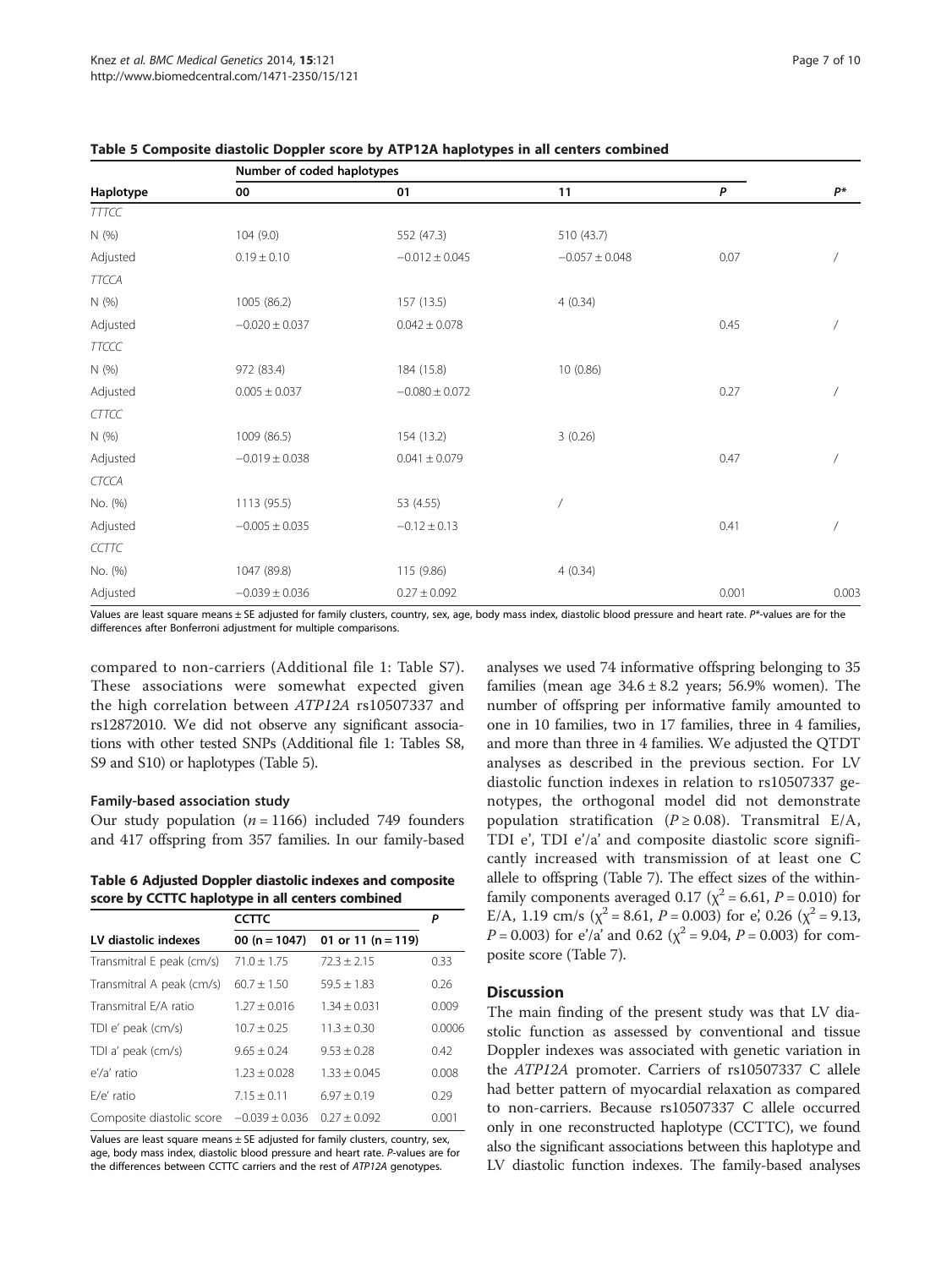<span id="page-7-0"></span>Table 7 Results of the QTDT analyses for the rs10507337 C allele in relation to Doppler diastolic indexes and composite score

|                           | Parameter estimate | $x^2$ | Ρ     |
|---------------------------|--------------------|-------|-------|
| LV diastolic indexes      |                    |       |       |
| Transmitral E peak (cm/s) | 1.40               | 0.22  | 0.64  |
| Transmitral A peak (cm/s) | $-3.30$            | 1.59  | 0.21  |
| Transmitral F/A ratio     | 0.17               | 6.61  | 0.010 |
| TDI e' peak (cm/s)        | 1.19               | 8.61  | 0.003 |
| TDI a' peak (cm/s)        | $-0.25$            | 0.21  | 0.65  |
| TDI e'/a' ratio           | 0.26               | 9.13  | 0.003 |
| $F/e'$ ratio              | $-0.33$            | 0.74  | 0.39  |
| Composite diastolic score | 0.62               | 9.04  | 0.003 |

The orthogonal model accounted for between- and within-family variability components. The parameter estimate for the within-family component of the rs10507337 C allele indicates the direction and size of the association. Analyses were adjusted for center, sex, age, body mass index, heart rate and diastolic blood pressure. TDI, Tissue Doppler Imaging.

included only 74 informative offspring but nevertheless confirmed that transmission of at least one C allele to offspring was associated with higher transmitral and tissue Doppler velocities during early diastole and composite diastolic score. On the contrary, we did not observe any association of the genetic variants in ATP12A and other LV phenotypes including LV mass index and ejection fraction.

The gold standard for assessing diastolic function remains the pressure-volume relationship, but this requires an invasive approach. Doppler measurements of mitral inflow and the TDI technique open up the possibility of evaluating non-invasively diastolic function [[6\]](#page-9-0). In our study, we assessed LV diastolic function non-invasively using the transmitral flow and the TDI mitral annular velocities. Previous studies validated these indexes versus invasive measures of diastolic function [[6](#page-9-0)]. LV diastolic dysfunction is defined as functional abnormalities that exist during LV relaxation and filling. Impaired myocardial relaxation is characterized by decreased early (E peak), but enhanced atrial LV filling (A peak) as well as less vigorous mitral annulus motion during early diastole (TDI e' peak). Moreover, e' peak velocity along the LV longitudinal axis is less susceptible to the effects of an increased preload and therefore provides a more direct measure of myocardial relaxation than, for instance, the transmitral E peak velocity. In addition, combining transmitral flow velocity with annular velocity (E/e' ratio) might be a tool for assessing the LV filling pressure, which combines the influence of the transmitral driving pressure and myocardial relaxation [\[6](#page-9-0)].

To our knowledge, no previous study reported the association of cardiovascular phenotypes with the ATP12A gene. So far, only a whole DNA array survey in spontaneously hypertensive rats identified the ATP12A gene among probable candidate genes for hypertension [\[21](#page-9-0)]. Kinoshita et al. [[21\]](#page-9-0) demonstrated that lower ATP12A expression might contribute to development of hypertension in spontaneously hypertensive rats. There is a high level of structural similarity (up to 86%) in the ATP12A gene between humans and rodents [[16\]](#page-9-0). The ATP12A gene product is a catalytic alpha  $(ATP12A\alpha)$  subunit of an ATP dependent transmembrane electrolyte pump family  $(X^*-K^*-ATPases)$  [\[16,19\]](#page-9-0) which is expressed in human myocardium ([http://www.genecards.org/cgi-bin/](http://www.genecards.org/cgi-bin/carddisp.pl?gene=ATP12A) [carddisp.pl?gene=ATP12A\)](http://www.genecards.org/cgi-bin/carddisp.pl?gene=ATP12A). Functional X<sup>+</sup>-K<sup>+</sup>-ATPases are heterodimers, composed of alpha and beta subunits. Alpha subunits of ATPases have catalytic and ionbinding properties [\[22](#page-9-0)]. Previous studies in Xenopus oocytes and human HEK293 cells demonstrated that ATP12Aα could be assembled to ATPase that functions as a  $\text{Na}^+$ -K<sup>+</sup>-pump [[17,23](#page-9-0)]. Moreover, ATP12A $\alpha$  is sensitive to cardiac glycoside ouabain, specific inhibitor of Na<sup>+</sup>-K<sup>+</sup>-ATPases [[24](#page-9-0)].

Small perturbations in  $Na<sup>+</sup>$  concentration due to changes of Na+ -K+ -ATPase expression and activity, might lead to important changes of  $Ca^{2+}$  extrusion, a process central for myocardial contractility and relaxation [\[11,12](#page-9-0)]. Schwinger et al. [[25,26\]](#page-9-0) demonstrated that failing human myocardium had low level of Na<sup>+</sup>-K<sup>+</sup>-ATPase concentration and, a consequence, had elevated intracellular  $Na<sup>+</sup>$  levels [\[12,13](#page-9-0)]. Moreover, studies in rodent hearts showed that decrease in ATP production effects Na<sup>+</sup>-K<sup>+</sup>-ATPase activity and leads to elevated intracellular Na<sup>+</sup> concentration [\[27\]](#page-9-0).

Involvement of Na<sup>+</sup>-K<sup>+</sup>-ATPase in electrolyte homeostasis makes ATP12A a possible candidate gene that might modify cardiac function. In our study, we investigated the genetic variation which is located in a transcription factor binding site of the ATP12A promoter area. Several transcription factors can bind this promoter region including CTCF (CCCTC-binding factor) and NF-kB that both act in NF-kB cascade [\[19\]](#page-9-0). Of notice, levels of NF-kB were increased in failing human myocardium [\[28\]](#page-9-0). Therefore, in conditions related to disturbances in ATP production such as ischemia or heart failure, these transcription factors might modify expression of Na<sup>+</sup>-K<sup>+</sup>-ATPase.

In our study we observed that subjects with minor C allele in the ATP12A promoter area had significantly higher transmitral and tissue Doppler velocities during early diastole and, therefore, demonstrated an enhanced early myocardial relaxation compared to overall population mean. Overall, these findings might be indicative of the functional importance of the described genetic variation in ATP12A. However, we do not know whether rs10507337 C allele is associated with increased or decreased expression of the ATP12A gene. The precise mechanisms underlying the association of LV diastolic function with ATP12A remain to be elucidated.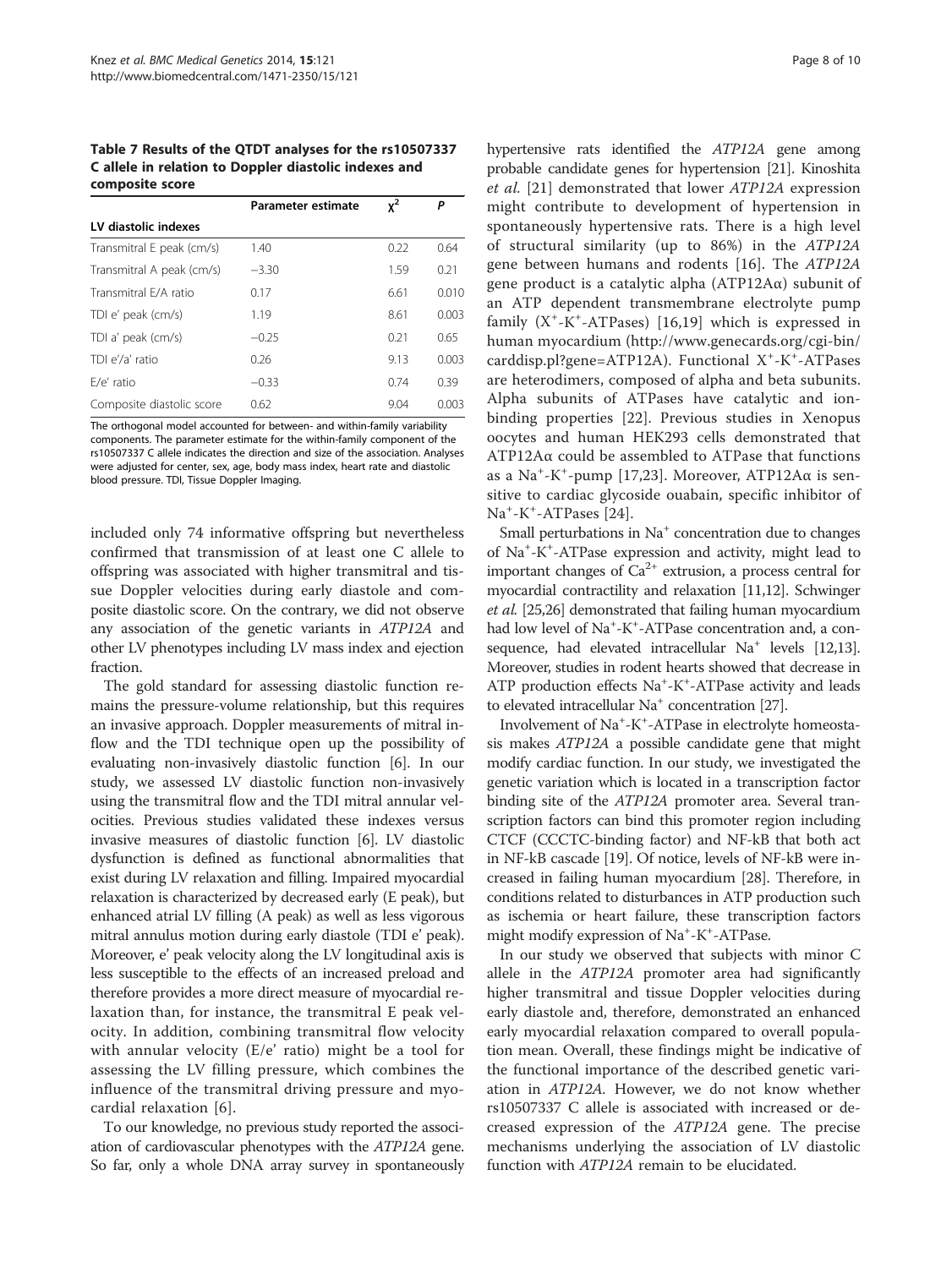<span id="page-8-0"></span>Our echocardiographic estimation of diastolic function included measurement of diastolic blood flow (A, E) and mitral annular movement (a', e'), and calculation of several ratios (E/A, e'/a', E/e'). Since each of these Doppler indexes represents a somewhat distinct feature of diastolic function, none of them is sufficient to stand alone [[1](#page-9-0)]. On the other hand, because diastolic Doppler indexes are measuring the same construct, e.g. velocities of transmitral blood flow and LV mitral annulus movement during diastole and its ratios, it is possible to reduce the measured phenotypes into a principal component (composite score) that will account for most of the variance in the variables. Indeed, all used diastolic indexes are intra-correlated and, therefore, some redundancy is expected. This continuously and normally distributed diastolic Doppler score accounted for 61.5% of the variance in the contributing indexes. In our study, subjects with better diastolic function had higher values of the composite score. Similarly, the composite diastolic score was significantly higher in rs10507337 C allele carriers and in CCTTC haplotype carriers. Because of the linkage disequilibrium between rs10507337 and rs12872010, this association was also observed in rs12872010 minor allele carriers. Hence, our findings remained consistent and we may conclude that the composite score of diastolic Doppler velocities might be used in genomic studies as a phenotype describing LV diastolic function.

The present study must be interpreted within the context of its limitations and strengths. All participants were white Europeans. Thus, the association cannot be generalized to other ethnic or racial groups. Transmitral and TDI diastolic velocities are quantitative echocardiographic traits that arise from complex interaction between multiple genes, hemodynamic, and environmental factors and are prone to measurement error. For the present study, one experienced observer in each center performed all echocardiographic examinations. Digitally stored images were post-processed centrally by one observer with high reproducibility [[4](#page-9-0)]. There was also a high degree of internal consistency between the results of the population-based and family-based analyses. The between-family components for rs10507337 were not statistically significant, which makes it unlikely that our results are driven by population stratification.

# Conclusion

Left ventricular diastolic function as assessed by conventional and tissue Doppler indexes was associated with genetic variation in the ATP12A promoter. We observed that carriers of rs10507337 C allele or CCTTC haplotype had better pattern of myocardial relaxation as compared to non-carriers. Further studies are necessary to clarify the functional significance of this genetic variation.

# Additional file

[Additional file 1:](http://www.biomedcentral.com/content/supplementary/s12881-014-0121-6-s1.docx) a: Supplemental methods. b: Figure S1. Local plot of ATP12A region mapped by selected SNPs. c: Figure S2. Distribution and probability plot for the first principal component Describing LV diastolic function. d: Table S1. Selected SNPs for ATP12A. e: Table S2. Characteristics of participants by sex. f: Table S3. Characteristics of participants by rs10507337 genotypes. g: Table S4. Adjusted Doppler diastolic indexes and composite score by ATP12A rs10507337 in subjects without a previous history of coronary heart disease or valve abnormalities. h: Table S5. Adjusted Doppler diastolic indexes and composite score by ATP12A rs10507337 in untreated subjects. i: Table S6. Adjusted LV echocardiographic phenotypes by rs10507337. j: Table S7. Adjusted Doppler diastolic indexes and composite score by rs12872010 by country and in all centres combined. k: Table S8. Adjusted Doppler diastolic indexes and composite score by rs9553395 by country and in all centres combined. l: Table S9. Adjusted Doppler diastolic indexes and composite score by rs2071490 by country and in all centres combined. m: Table S10. Adjusted Doppler diastolic indexes and composite score by rs963984 by country and in all centres combined.

#### Abbreviations

A: the transmitral peak late diastolic velocity; a': the peak late diastolic mitral annular velocity; ATP: Adenosine triphosphate; ATP12A: Gene that encode the catalytic alpha subunit of Na<sup>+</sup>/K<sup>+</sup>-ATPase; BSA: Body surface area; E: the transmitral peak early diastolic velocity; E/A ratio: E velocity/A velocity ratio; e': the peak early diastolic mitral annular velocity; e'/a' ratio: e' velocity/a' velocity ratio; E/e' ratio: E velocity/e' velocity ratio; EPOGH: European Project on Genes in Hypertension; EF: Ejection fraction; FLEMENGHO: Flemish Study on Environment, Genes and Health Outcomes; LV: Left ventricle; MAF: Minor allele frequency; QTDT: Quantitative transmission disequilibrium test; SD: Standard deviation; TDI: Tissue Doppler Imaging.

#### Competing interests

The authors declare that they have no competing interests.

#### Authors' contributions

TK had full access to all of the data and takes responsibility for the integrity of the data and the accuracy of the statistical analysis. Study concept and design: JK, ES, JAS, TK. Acquisition of the phenotypic data: JK, VT, KSS, AR, MKK, SM, EC, DC, KKJ, TK. Molecular analysis: ES, DB, DC, TN. Statistical analysis and manuscript preparation: JK, ES, LT, TK. Critical revision of the manuscript for important intellectual content: VT, KSS, AR, DB, MKK, SM, EC, DC, KKJ, DC, TN, JAS. Obtained funding: SM, EC, DC, KKJ, DC, JAS, TK. All authors read and approved the final manuscript.

#### Acknowledgments

The European Union (grants IC15-CT98-0329-EPOGH, LSHM-CT-2006-037093- InGenious HyperCare, HEALTH-F4-2007-201550-HyperGenes, HEALTH-2011- 278249-EU-MASCARA, HEALTH-F7-305507-HoMAGE, and ERC Advanced Grant-2011-294713-EPLORE) supported the Research Unit Hypertension and Cardiovascular Epidemiology (Leuven, Belgium). The Research Unit Hypertension and Cardiovascular Epidemiology also received grants from the Fonds voor Wetenschappelijk Onderzoek Vlaanderen, Ministry of the Flemish Community, Brussels, Belgium (grants G.0734.09, G.0880.13 and G. 0881.13). The Department of Health, University of Milano and Genomics and Bioinformatics Platform, Fondazione Filarete are supported by InterOmics (PB05 MIUR-CNR Italian Flagship Project).

#### Author details

<sup>1</sup>KU Leuven Department of Cardiovascular Sciences, Research Unit Hypertension and Cardiovascular Epidemiology, University of Leuven, Leuven, Belgium. <sup>2</sup> Hypertension Division, Department of Internal Medicine University Clinical Centre Ljubljana, Ljubljana, Slovenia. <sup>3</sup>Department of Health, University of Milano and Genomics and Bioinformatics Platform, Fondazione Filarete, Milano, Italy. <sup>4</sup>Department of Medicine, University of Padova, Padova, Italy. <sup>5</sup>MRC Unit for Lifelong Health and Ageing at University College London, London, UK. <sup>6</sup>First Department of Cardiology, Interventional Electrocardiology and Hypertension, Jagiellonian University Medical College, Krakow, Poland. <sup>7</sup>Institute of Internal and Preventive Medicine, Novosibirsk